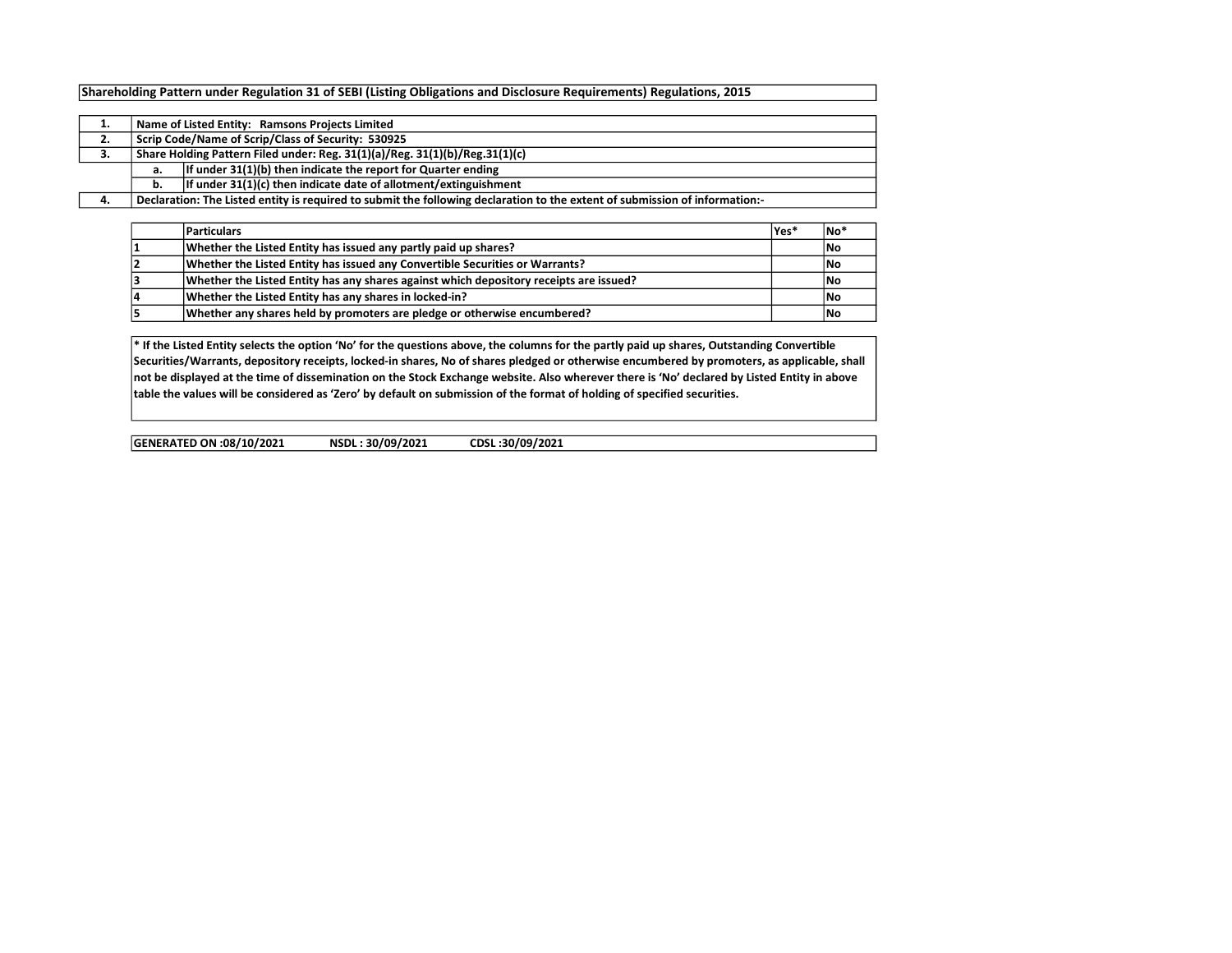## Ramsons Projects Limited

## Table I - Summary Statement holding of specified securities

|      |                                  |                  |                    |        |                   |                       | Sharehold   |                                |           |                                            |                | NO. OT<br>Shares              | <b>Sharehol</b><br>ding, as a |  |               | Number of Shares               |                   |          |
|------|----------------------------------|------------------|--------------------|--------|-------------------|-----------------------|-------------|--------------------------------|-----------|--------------------------------------------|----------------|-------------------------------|-------------------------------|--|---------------|--------------------------------|-------------------|----------|
|      |                                  |                  |                    |        |                   |                       |             |                                |           |                                            |                | Underlyin   %                 |                               |  |               | pledged or                     |                   |          |
|      |                                  |                  |                    |        |                   |                       | ing as a %  |                                |           | Number of Voting Rights held in each class |                |                               | assuming                      |  |               | Number of Locked in lotherwise |                   |          |
|      |                                  |                  |                    |        |                   |                       | of total    | of securities                  |           |                                            |                |                               | <b>shares</b>                 |  | lencumbered   |                                | Number            |          |
|      |                                  |                  |                    | No. of | No. of            |                       | no. of      |                                |           |                                            | Outstandi full |                               |                               |  |               |                                | of equity         |          |
|      |                                  |                  | No. of             | Partly | <b>shares</b>     |                       | shares      |                                |           |                                            | ng             | conversio                     |                               |  |               |                                | shares            |          |
|      |                                  |                  | fully paid paid-up |        | underlyin         |                       |             | (calculate No of Voting Rights |           |                                            |                | convertibl n of               |                               |  | As a % of     |                                | As a % of held in |          |
|      |                                  | Nos. of          | up equity   equity |        |                   | Total nos.   d as per |             |                                |           |                                            | Total as a le  |                               | convertibl                    |  | total         |                                | Itotal            | demateri |
|      |                                  | sharehold shares |                    | shares | Depositor shares  |                       | SCRR,       | Class eg:                      | Class eg: |                                            | % of           | securities e                  |                               |  | <b>Shares</b> |                                | Shares            | alised   |
|      | Category Category of shareholder | ers              | held               | held   | y Receipts   held |                       | 1957)       |                                |           | Total                                      | $(A+B+C)$      | (including securities No. (a) |                               |  | held(b)       | No. (a)                        | held(b)           | form     |
|      | (III)                            | (III)            | (IV)               | (V)    | (VI)              | $(VII) =$             | (VIII) As a |                                |           | (IX)                                       |                | (X)                           | (XI)=                         |  | (XII)         |                                | (XIII)            | (XIV)    |
| (A)  | Promoter & Promoter Group        | 10               | 1621982 0          |        |                   | 1621982               | 53.9492     | 1621982                        |           | 1621982                                    | 53.9492        |                               | 53.9492                       |  | 0.0000        |                                | 0.0000            | 1569482  |
| (B)  | Public                           | 950              | 1384518 0          |        |                   | 1384518               | 46.0508     | 1384518                        |           | 1384518                                    | 46.0508        |                               | 46.0508                       |  | 0.0000        | <b>NA</b>                      | <b>NA</b>         | 188372   |
| (C)  | Non Promoter - Non Public        |                  |                    |        |                   |                       |             |                                |           |                                            |                |                               |                               |  | 0.0000        | <b>NA</b>                      | <b>NA</b>         |          |
| (C1) | <b>Shares Underlying DRs</b>     |                  |                    |        |                   |                       | 0.0000      |                                |           |                                            | 0.0000         |                               | 0.0000                        |  | 0.0000        | <b>INA</b>                     | <b>NA</b>         |          |
| (C2) | Shares Held By Employee Trust    |                  |                    |        |                   |                       | 0.0000      |                                |           |                                            | 0.0000         |                               | 0.0000                        |  | 0.0000        | <b>INA</b>                     | <b>NA</b>         |          |
|      | Total                            | 960              | 3006500            |        |                   | 3006500               | 100.0000    | 3006500                        |           | 3006500                                    | 100.0000       |                               | 100.0000                      |  | 0.0000        |                                | 0.0000            | 1757854  |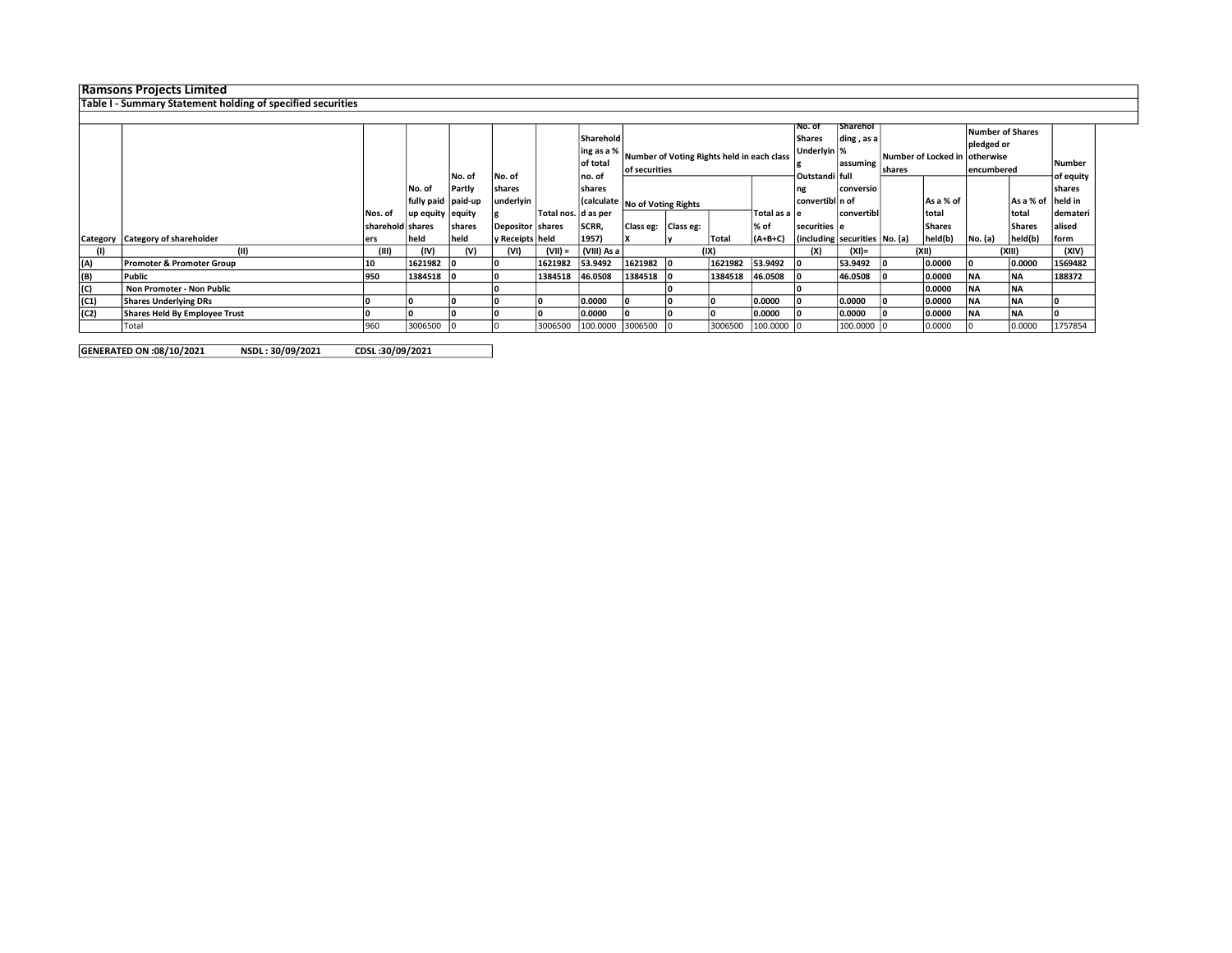|     | <b>Ramsons Projects Limited</b>                                                      |                             |            |                  |            |         |                      |                 |                                 |                                                             |           |                 |                                                      |                                    |                                 |                               |                                              |         |                     |          |
|-----|--------------------------------------------------------------------------------------|-----------------------------|------------|------------------|------------|---------|----------------------|-----------------|---------------------------------|-------------------------------------------------------------|-----------|-----------------|------------------------------------------------------|------------------------------------|---------------------------------|-------------------------------|----------------------------------------------|---------|---------------------|----------|
|     | Table II - Statement showing shareholding pattern of the Promoter and Promoter Group |                             |            |                  |            |         |                      |                 |                                 |                                                             |           |                 |                                                      |                                    |                                 |                               |                                              |         |                     |          |
|     |                                                                                      |                             |            |                  |            |         |                      |                 |                                 |                                                             |           |                 |                                                      |                                    |                                 |                               |                                              |         |                     |          |
|     |                                                                                      |                             |            |                  |            |         | No. of<br>shares     |                 | Sharehol<br>ding %<br>calculate | Number of Voting Rights held in each class<br>of securities |           |                 | No. of<br>Shares<br>Underlyin  %<br>Outstandi   full | Sharehol<br>ding, as a<br>assuming | shares                          | Number of Locked in otherwise | Number of Shares<br>pledged or<br>encumbered |         | Number<br>of equity |          |
|     |                                                                                      |                             |            |                  | No. of     | Partly  | underlyin            |                 | d as per                        |                                                             |           |                 |                                                      | ng                                 | conversio                       |                               |                                              |         |                     | shares   |
|     |                                                                                      |                             |            |                  | fully paid | paid-up |                      |                 | <b>SCRR</b>                     | No of Voting Rights                                         |           |                 |                                                      | convertib n of                     |                                 |                               | As a % of                                    |         | As a % of           | held in  |
|     |                                                                                      |                             |            | Nos. of          | up equity  | equity  | Depositor Total nos. |                 | 1957 As a                       |                                                             |           |                 | Total as a lle                                       |                                    | convertib                       |                               | total                                        |         | total               | demateri |
|     |                                                                                      |                             |            | sharehold shares |            | shares  |                      | shares          | % of                            | Class eg:                                                   | Class eg: |                 | % of                                                 | securities le                      |                                 |                               | <b>Shares</b>                                |         | <b>Shares</b>       | alised   |
|     | Category & Name of the shareholders                                                  | <b>Entity Type</b>          | PAN        | ers              | held       | held    | Receipts             | held            | $(A+B+C2)$                      | Ιx                                                          |           | Total           | $(A+B+C)$                                            |                                    | (including securities   No. (a) |                               | held(b)                                      | No. (a) | held(b)             | form     |
|     | (1)                                                                                  |                             | (II)       | (III)            | (IV)       | (V)     | (VI)                 | $(VII) =$       | (VIII) As a                     |                                                             |           | (IX)            |                                                      | (X)                                | $(XI)$ =                        |                               | (XII)                                        |         | (XIII)              | (XIV)    |
|     | Indian                                                                               |                             |            |                  |            |         |                      |                 |                                 |                                                             |           |                 |                                                      |                                    |                                 |                               |                                              |         |                     |          |
| (a) | Individuals / Hindu Undivided Family                                                 |                             |            |                  | 963128     |         | ١٥                   | 963128          | 32.0349                         | 963128                                                      |           | 963128          | 32.0349                                              |                                    | 32.0349                         |                               | 0.0000                                       |         | 0.0000              | 910628   |
|     | Sunil Sachdeva                                                                       | Promoters                   | AATPS7424F |                  | 690500     |         |                      | 690500          | 22.9669                         | 690500                                                      |           | 690500          | 22.9669                                              |                                    | 22.9669                         |                               | 0.0000                                       |         | 0.0000              | 690500   |
|     | Pankaj Mani Sachdeva                                                                 | Promoters                   | ABIPS0738C |                  | 196400     |         |                      | 196400          | 6.5325                          | 196400                                                      |           | 196400          | 6.5325                                               |                                    | 6.5325                          |                               | 0.0000                                       |         | 0.0000              | 196400   |
|     | Mohan Lal Chhabra                                                                    | Promoters                   |            |                  | 28600      |         |                      | 28600           | 0.9513                          | 28600                                                       |           | 28600           | 0.9513                                               |                                    | 0.9513                          |                               | 0.0000                                       |         | 0.0000              |          |
|     | Suman Sachdeva                                                                       | Promoters                   | ABFPS8791Q |                  | 19800      |         |                      | 19800           | 0.6586                          | 19800                                                       |           | 19800           | 0.6586                                               |                                    | 0.6586                          |                               | 0.0000                                       |         | 0.0000              | 19800    |
|     | Sunil Chhabra                                                                        | Promoters                   |            |                  | 19000      |         |                      | 19000           | 0.6320                          | 19000                                                       |           | 19000           | 0.6320                                               |                                    | 0.6320                          |                               | 0.0000                                       |         | 0.0000              |          |
|     | Rakesh Arora                                                                         | Promoters                   | AAGPA4632G |                  | 3928       |         |                      | 3928            | 0.1307                          | 3928                                                        |           | 3928            | 0.1307                                               |                                    | 0.1307                          |                               | 0.0000                                       |         | 0.0000              | 3928     |
|     | Mohan Lal Chhabra                                                                    | Promoters                   |            |                  | 2500       |         |                      | 2500            | 0.0832                          | 2500                                                        |           | 2500            | 0.0832                                               |                                    | 0.0832                          |                               | 0.0000                                       |         | 0.0000              |          |
|     | Jitendra Sachdeva                                                                    | Promoters                   |            |                  | 2400       |         |                      | 2400            | 0.0798                          | 2400                                                        |           | 2400            | 0.0798                                               |                                    | 0.0798                          |                               | 0.0000                                       |         | 0.0000              |          |
| (b) | Central Government / State Government(s)                                             |                             |            |                  |            |         | ١n                   | ١o              | 0.0000                          | l٥                                                          |           | ١o              | 0.0000                                               | l٥                                 | 0.0000                          |                               | 0.0000                                       |         | 0.0000              | n        |
| (c) | <b>Financial Institutions / Banks</b>                                                |                             |            |                  |            |         | ١n                   | ١o              | 0.0000                          | l٥                                                          |           | ١o              | 0.0000                                               | l٥                                 | 0.0000                          |                               | 0.0000                                       |         | 0.0000              | n.       |
| (d) | Any Other (Specify)                                                                  |                             |            |                  | 658854     |         | ١٥                   | 658854          | 21.9143                         | 658854                                                      |           | 658854          | 21.9143                                              |                                    | 21.9143                         |                               | 0.0000                                       |         | 0.0000              | 658854   |
|     | <b>Bodies Corporate</b>                                                              |                             |            |                  | 658854     |         | ۱n                   | 658854          | 21.9143                         | 658854                                                      |           | 658854          | 21.9143                                              |                                    | 21.9143                         |                               | 0.0000                                       |         | 0.0000              | 658854   |
|     | Sas Infotech Private Limited                                                         | Promoter Group E AAKCS8762Q |            |                  | 510454     |         |                      | 510454          | 16.9783                         | 510454                                                      |           | 510454          | 16.9783                                              |                                    | 16.9783                         |                               | 0.0000                                       |         | 0.0000              | 510454   |
|     | S A S Servizio Private Limited                                                       | Promoter Group E AAACR4452L |            |                  | 148400     |         |                      | 148400          | 4.9360                          | 148400                                                      |           | 148400          | 4.9360                                               |                                    | 4.9360                          |                               | 0.0000                                       |         | 0.0000              | 148400   |
|     | Sub Total (A)(1)                                                                     |                             |            | 10               | 1621982    |         | Ι٥                   | 1621982         | 53.9492                         | 1621982                                                     |           | 1621982         | 53.9492                                              |                                    | 53.9492                         |                               | 0.0000                                       |         | 0.0000              | 1569482  |
|     | Foreign                                                                              |                             |            |                  |            |         |                      |                 |                                 |                                                             |           |                 |                                                      |                                    |                                 |                               |                                              |         |                     |          |
| (a) | Individuals (Non-Resident Individuals / Foreign Individuals)                         |                             |            |                  |            |         |                      |                 | 0.0000                          |                                                             |           |                 | 0.0000                                               |                                    | 0.0000                          |                               | 0.0000                                       |         | 0.0000              |          |
| (b) | Government                                                                           |                             |            |                  |            |         | Ι٥                   | l۵              | 0.0000                          |                                                             |           | ١n              | 0.0000                                               | O                                  | 0.0000                          |                               | 0.0000                                       |         | 0.0000              | n        |
| (c) | <b>Institutions</b>                                                                  |                             |            |                  |            |         |                      | ١o              | 0.0000                          |                                                             |           | ١o              | 0.0000                                               | l٥                                 | 0.0000                          |                               | 0.0000                                       |         | 0.0000              |          |
| (d) | <b>Foreign Portfolio Investor</b>                                                    |                             |            |                  |            |         | ١٥                   | ١o              | 0.0000                          |                                                             |           | ١o              | 0.0000                                               | l٥                                 | 0.0000                          |                               | 0.0000                                       |         | 0.0000              | n        |
| (e) | Any Other (Specify)                                                                  |                             |            |                  |            |         |                      | l۵              | 0.0000                          |                                                             |           | l٥              | 0.0000                                               |                                    | 0.0000                          |                               | 0.0000                                       |         | 0.0000              |          |
|     | Sub Total (A)(2)                                                                     |                             |            |                  |            |         |                      | Ι∩              | 0.0000                          |                                                             |           | Ι٨              | 0.0000                                               |                                    | 0.0000                          |                               | 0.0000                                       |         | 0.0000              |          |
|     | Total Shareholding Of Promoter And Promoter Group (A)=                               |                             |            |                  |            |         |                      |                 |                                 |                                                             |           |                 |                                                      |                                    |                                 |                               |                                              |         |                     |          |
|     | $(A)(1)+(A)(2)$                                                                      |                             |            | 10               | 1621982    |         |                      | 1621982 53.9492 |                                 | 1621982                                                     |           | 1621982 53.9492 |                                                      |                                    | 53.9492                         |                               | 0.0000                                       |         | 0.0000              | 1569482  |

Details of Shares which remain unclaimed may be given hear along with details such as number of shareholders, outstanding shares held in demat/unclaimed suspense account, voting rights which are frozen

etc.

## Note :

(1) PAN would not be displayed on website of Stock Exchange(s)

(2) The term 'Encumbrance' has the same meaning as assigned under regulation 28(3) of SEBI (Substantial Acquisition of Shares and Takeovers) Regulations, 2011.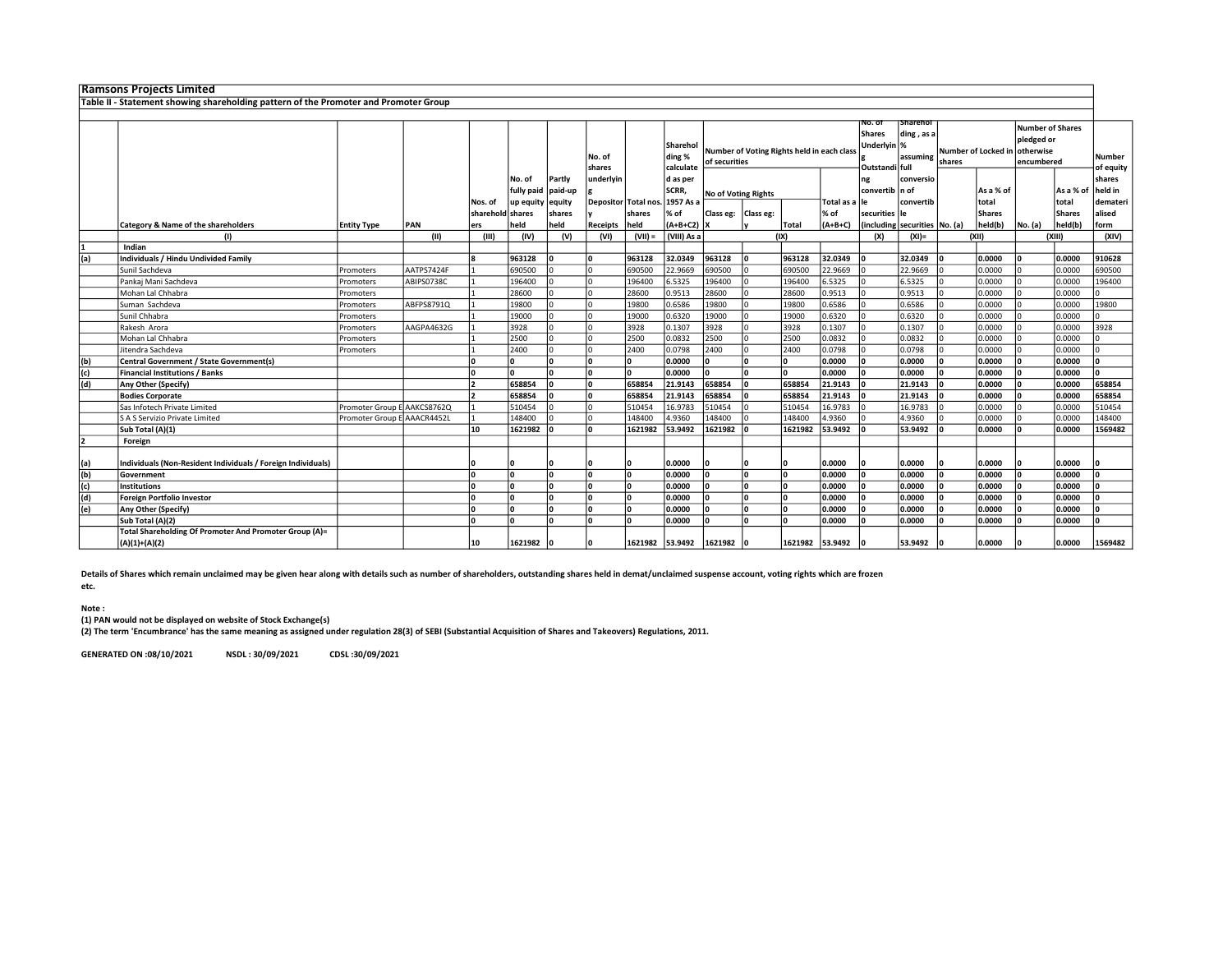|            | <b>Ramsons Projects Limited</b>                                                |            |                               |                      |                   |                     |                            |                                                      |                                                             |              |         |                    |                                                           |                                           |        |                        |                                                                  |                        |                            |
|------------|--------------------------------------------------------------------------------|------------|-------------------------------|----------------------|-------------------|---------------------|----------------------------|------------------------------------------------------|-------------------------------------------------------------|--------------|---------|--------------------|-----------------------------------------------------------|-------------------------------------------|--------|------------------------|------------------------------------------------------------------|------------------------|----------------------------|
|            | Table III - Statement showing shareholding pattern of the Public shareholder   |            |                               |                      |                   |                     |                            |                                                      |                                                             |              |         |                    |                                                           |                                           |        |                        |                                                                  |                        |                            |
|            |                                                                                |            |                               |                      |                   |                     |                            |                                                      |                                                             |              |         |                    |                                                           |                                           |        |                        |                                                                  |                        |                            |
|            |                                                                                |            |                               |                      | Partly<br>paid-up | No. of              |                            | Sharehol<br>ding %<br>calculate<br>d as per<br>SCRR, | Number of Voting Rights held in each class<br>of securities |              |         |                    | NO. OT<br><b>Shares</b><br>Underlyin  %<br>Outstandi full | <b>Sharehol</b><br>ding, as a<br>assuming | shares | Number of Locked in    | <b>Number of Shares</b><br>pledged or<br>otherwise<br>encumbered |                        | <b>Number</b><br>of equity |
|            |                                                                                |            |                               | No. of<br>fully paid |                   | shares<br>underlyin |                            |                                                      | No of Voting Rights                                         |              |         |                    | ng<br>convertibl n of                                     | conversio                                 |        | As a % of              |                                                                  | As a % of              | shares<br>held in          |
|            |                                                                                |            | Nos. of<br>sharehold   shares | up equity            | equity<br>shares  | <b>Depositor</b>    | <b>Total nos</b><br>shares | 1957 As a<br>% of                                    | Class eg:   Class eg:                                       |              |         | Total as a<br>% of | securities                                                | convertibl<br>١e                          |        | total<br><b>Shares</b> |                                                                  | total<br><b>Shares</b> | demateri<br>alised         |
|            | Category & Name of the shareholders                                            | PAN        | ers                           | held                 | held              | y Receipts held     |                            | $(A+B+C2)$   X                                       |                                                             |              | Total   | (A+B+C)            |                                                           | (including securities No. (a)             |        | held(b)                | No. (a)                                                          | held(b)                | form                       |
|            | (1)                                                                            | (II)       | (III)                         | (IV)                 | (V)               | (VI)                | $(VII) =$                  | (VIII) As a                                          |                                                             |              | (IX)    |                    | (X)                                                       | $(XI) =$                                  |        | (XII)                  |                                                                  | (XIII)                 | (XIV)                      |
|            | <b>Institutions</b><br><b>Mutual Fund</b>                                      |            | 0                             | n                    | ۱o                | ١o                  | ١o                         | 0.0000                                               | O                                                           | $\mathbf{0}$ | ١o      | 0.0000             | ŋ                                                         | 0.0000                                    | O      | 0.0000                 | <b>NA</b>                                                        | <b>NA</b>              | ۱n                         |
| (a)<br>(b) | <b>Venture Capital Funds</b>                                                   |            | O                             | l n                  | ١o                | ١o                  | ١o                         | 0.0000                                               | l n                                                         | $\mathbf{0}$ | ١o      | 0.0000             |                                                           | 0.0000                                    |        | 0.0000                 | <b>NA</b>                                                        | <b>NA</b>              | ۱n                         |
| (c)        | <b>Alternate Investment Funds</b>                                              |            | $\Omega$                      | l n                  | ١n                | ١o                  | <b>n</b>                   | 0.0000                                               | O                                                           | ١o           | ١o      | 0.0000             |                                                           | 0.0000                                    | ۱n     | 0.0000                 | <b>NA</b>                                                        | <b>NA</b>              | ١o                         |
| (d)        | <b>Foreign Venture Capital Investors</b>                                       |            | O                             | ۱o                   | ١o                | ١o                  | ١o                         | 0.0000                                               | O                                                           | ١o           | ١o      | 0.0000             |                                                           | 0.0000                                    | ١n     | 0.0000                 | <b>NA</b>                                                        | <b>NA</b>              | ١o                         |
| (e)        | <b>Foreign Portfolio Investor</b>                                              |            | $\mathbf{0}$                  | n                    | ۱o                | ١o                  | n                          | 0.0000                                               | ۱o                                                          | 0            | ١o      | 0.0000             |                                                           | 0.0000                                    |        | 0.0000                 | NA                                                               | <b>NA</b>              | ١o                         |
| (f)        | <b>Financial Institutions / Banks</b>                                          |            | 0                             | l n                  | ٥                 | ١o                  | ١o                         | 0.0000                                               | O                                                           | $\mathbf{0}$ | ١o      | 0.0000             | O                                                         | 0.0000                                    | ۱n     | 0.0000                 | <b>NA</b>                                                        | <b>NA</b>              | ۱o                         |
| (g)        | <b>Insurance Companies</b>                                                     |            | O                             | l n                  | ١o                | ١o                  | ١o                         | 0.0000                                               | l n                                                         | $\mathbf{0}$ | ١o      | 0.0000             |                                                           | 0.0000                                    | ١n     | 0.0000                 | NA                                                               | <b>NA</b>              | ۱o                         |
| (h)        | <b>Provident Funds/ Pension Funds</b>                                          |            | $\mathbf{0}$                  | l n                  | ٥                 | ١ο                  | <b>n</b>                   | 0.0000                                               | O                                                           | $\mathbf{0}$ | ١o      | 0.0000             |                                                           | 0.0000                                    |        | 0.0000                 | NA                                                               | <b>NA</b>              | ١o                         |
| (i)        | Any Other (Specify)                                                            |            | O                             | l n                  | ١o                | ١o                  | ١o                         | 0.0000                                               | l n                                                         | $\mathbf{0}$ | ١o      | 0.0000             |                                                           | 0.0000                                    |        | 0.0000                 | <b>NA</b>                                                        | <b>NA</b>              | ۱o                         |
|            | Sub Total (B)(1)                                                               |            | $\Omega$                      | l n                  | ١n                | Ι٥                  |                            | 0.0000                                               | l n                                                         | $\Omega$     | ۱n      | 0.0000             |                                                           | 0.0000                                    |        | 0.0000                 | <b>NA</b>                                                        | <b>NA</b>              | ۱n                         |
|            | Central Government/ State Government(s)/                                       |            |                               |                      |                   |                     |                            |                                                      |                                                             |              |         |                    |                                                           |                                           |        |                        |                                                                  |                        |                            |
|            | <b>President of India</b>                                                      |            |                               |                      |                   |                     |                            |                                                      |                                                             |              |         |                    |                                                           |                                           |        |                        |                                                                  |                        |                            |
|            | Sub Total (B)(2)                                                               |            | <sup>0</sup>                  | l n                  | ١n                | ١o                  | ١o                         | 0.0000                                               | ۱o                                                          | $\Omega$     | ١o      | 0.0000             |                                                           | 0.0000                                    | O      | 0.0000                 | <b>NA</b>                                                        | <b>NA</b>              | ۱n                         |
|            | <b>Non-Institutions</b>                                                        |            |                               |                      |                   |                     |                            |                                                      |                                                             |              |         |                    |                                                           |                                           |        |                        |                                                                  |                        |                            |
| (a)        | <b>Individuals</b>                                                             |            |                               | l n                  | ١n                |                     |                            |                                                      |                                                             |              |         |                    |                                                           |                                           | l n    |                        | <b>NA</b>                                                        | <b>NA</b>              |                            |
|            | i. Individual shareholders holding nominal share<br>capital up to Rs. 2 lakhs. |            | 904                           | 582753               | $\mathbf{0}$      | n                   | 582753                     | 19.3831                                              | 582753                                                      | $\mathbf{0}$ | 582753  | 19.3831            |                                                           | 19.3831                                   |        | 0.0000                 | <b>NA</b>                                                        | <b>NA</b>              | 74007                      |
|            | ii. Individual shareholders holding nominal share                              |            |                               |                      |                   |                     |                            |                                                      |                                                             |              |         |                    |                                                           |                                           |        |                        |                                                                  |                        |                            |
|            | capital in excess of Rs. 2 lakhs.                                              |            | 24                            | 782308               | ۱a                | Ι٥                  | 782308                     | 26.0206                                              | 782308                                                      | 0            | 782308  | 26.0206            |                                                           | 26.0206                                   |        | 0.0000                 | <b>NA</b>                                                        | <b>NA</b>              | 95208                      |
|            | Mahender Kumar                                                                 |            |                               | 95200                | l O               | lo                  | 95200                      | 3.1665                                               | 95200                                                       | $\Omega$     | 95200   | 3.1665             |                                                           | 3.1665                                    |        | 0.0000                 | <b>NA</b>                                                        | <b>NA</b>              | I٥                         |
|            | Mohini Uppal                                                                   | AAAPU4586F |                               | 95200                | l n               | ١o                  | 95200                      | 3.1665                                               | 95200                                                       | $\Omega$     | 95200   | 3.1665             |                                                           | 3.1665                                    |        | 0.0000                 | <b>NA</b>                                                        | <b>NA</b>              | 95200                      |
|            | Vandana Goyal                                                                  |            |                               | 38100                | l O               | lo.                 | 38100                      | 1.2673                                               | 38100                                                       | $\Omega$     | 38100   | 1.2673             |                                                           | 1.2673                                    |        | 0.0000                 | <b>NA</b>                                                        | <b>NA</b>              | I٥                         |
| (b)        | <b>NBFCs registered with RBI</b>                                               |            | 0                             | n                    | ۱o                | ١o                  | n                          | 0.0000                                               | O                                                           | $\mathbf{0}$ | ١o      | 0.0000             | 0                                                         | 0.0000                                    | O      | 0.0000                 | <b>NA</b>                                                        | <b>NA</b>              | ۱o                         |
|            | <b>Trust Employee</b>                                                          |            | O                             | ۱o                   | ٥                 | ١o                  | ١o                         | 0.0000                                               | O                                                           | $\mathbf{0}$ | ١o      | 0.0000             | U                                                         | 0.0000                                    | ١n     | 0.0000                 | <b>NA</b>                                                        | <b>NA</b>              | ۱o                         |
|            | <b>Overseas Depositories(holding DRs) (balancing</b>                           |            |                               |                      |                   |                     |                            |                                                      |                                                             |              |         |                    |                                                           |                                           |        |                        |                                                                  |                        |                            |
| (d)        | figure)                                                                        |            | 0                             |                      | $\mathbf 0$       | ١o                  |                            | 0.0000                                               | O                                                           | O            | ١o      | 0.0000             |                                                           | 0.0000                                    |        | 0.0000                 | ΝA                                                               | <b>NA</b>              | ۱n                         |
| (c)        | Any Other (Specify)                                                            |            | 22                            | 19457                | ٥                 | ١o                  | 19457                      | 0.6472                                               | 19457                                                       | ١o           | 19457   | 0.6472             |                                                           | 0.6472                                    |        | 0.0000                 | <b>NA</b>                                                        | <b>NA</b>              | 19157                      |
|            | <b>Hindu Undivided Family</b>                                                  |            | ${\bf 12}$                    | 9288                 | ١n                | ١o                  | 9288                       | 0.3089                                               | 9288                                                        | O            | 9288    | 0.3089             |                                                           | 0.3089                                    |        | 0.0000                 | NA                                                               | <b>NA</b>              | 9288                       |
|            | <b>Bodies Corporate</b>                                                        |            | 10                            | 10169                | ١o                | ١o                  | 10169                      | 0.3382                                               | 10169                                                       | $\mathbf{0}$ | 10169   | 0.3382             |                                                           | 0.3382                                    |        | 0.0000                 | <b>NA</b>                                                        | <b>NA</b>              | 9869                       |
|            | Sub Total (B)(3)                                                               |            | 950                           | 1384518              | $\Omega$          | ١o                  | 1384518                    | 46.0508                                              | 1384518                                                     | $\Omega$     | 1384518 | 46.0508            |                                                           | 46.0508                                   |        | 0.0000                 | NA                                                               | <b>NA</b>              | 188372                     |
|            | <b>Total Public Shareholding (B)=</b>                                          |            |                               |                      |                   |                     |                            |                                                      |                                                             |              |         |                    |                                                           |                                           |        |                        |                                                                  |                        |                            |
|            | $(B)(1)+(B)(2)+(B)(3)$                                                         |            | 950                           | 1384518              | ١o                | n                   | 1384518                    | 46.0508                                              | 1384518                                                     | ١n           | 1384518 | 46.0508            |                                                           | 46.0508                                   | O      | 0.0000                 | <b>NA</b>                                                        | <b>NA</b>              | 188372                     |

Details of the shareholders acting as persons in Concert including their Shareholding (No. and %):<br>
No. of Shares

No. of shareholders

Details of Shares which remain unclaimed may be given hear along with details such as number of shareholders, outstanding shares held in demat/unclaimed suspense account, voting rights which are frozen etc.

Note :

(1) PAN would not be displayed on website of Stock Exchange(s).

(2) The above format needs to disclose name of all holders holding more than 1% of total number of shares

(3) W.r.t. the information pertaining to Depository Receipts, the same may be disclosed in the respective columns to the extent information available and the balance to be disclosed as held by custodian.